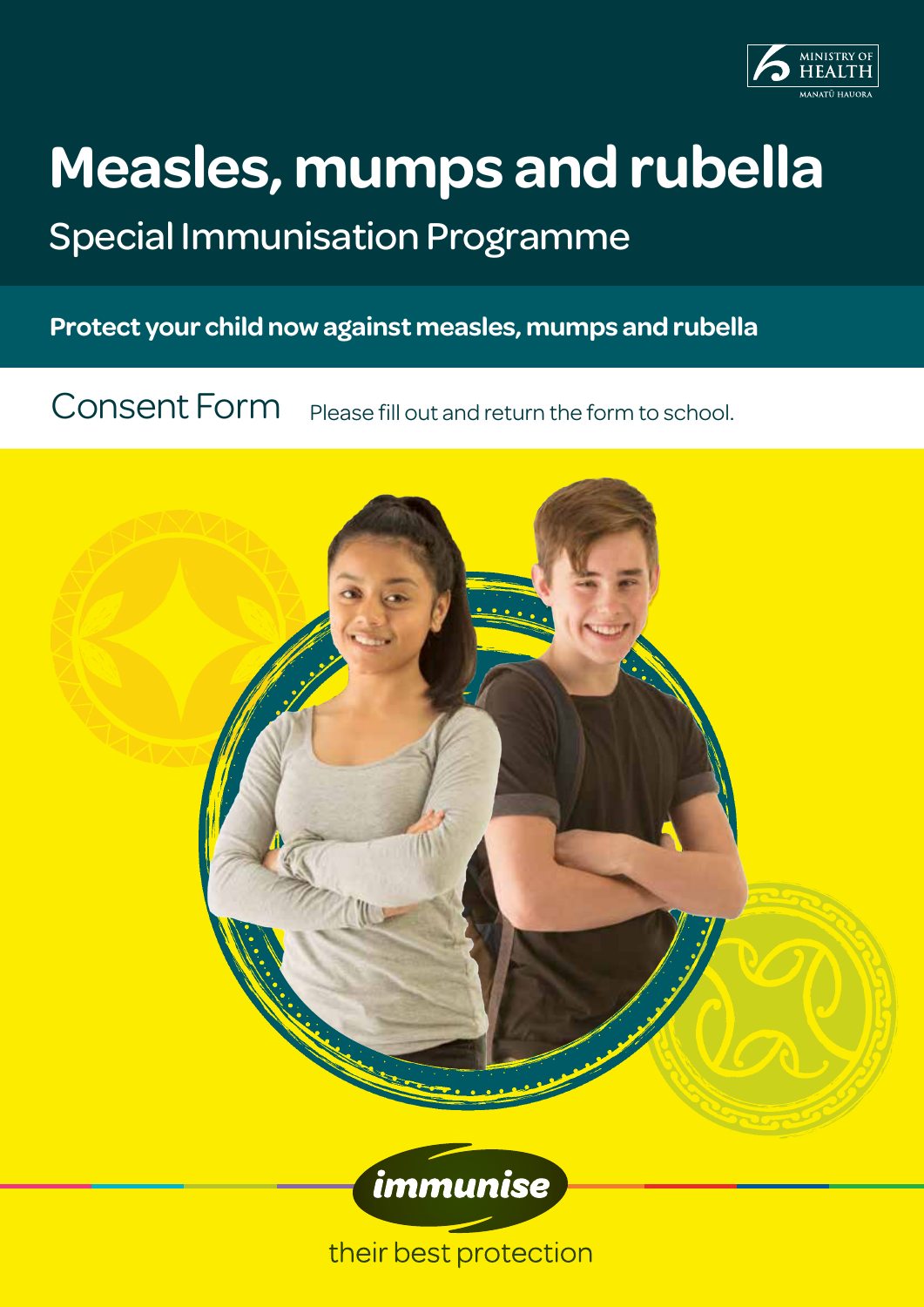## **MMR Vaccine Consent Form**

**Many young people missed out on measles, mumps and rubella immunisation as children. To stop future outbreaks, students are being offered a FREE vaccine at school to help protect them against measles, mumps and rubella.**

This form gives you information about the measles, mumps and rubella (MMR) vaccine and seeks your permission for your child to be immunised at school.

 **This form has two sections. The first is an information section for you to read and keep. The second section is the consent form, which needs to be filled out and returned to the school.**

## **What are measles, mumps & rubella?**

**Measles** is a very infectious virus. Before immunisation was introduced, nearly all children caught measles. Measles causes a rash, high fever, runny nose, cough and sore watery eyes. Severe cases can result in pneumonia, encephalitis (swelling in the brain), diarrhoea and rarely, death.

**Mumps** is caused by a virus and is spread through the air. Mumps causes fever, headache and swelling of the glands around the face. In males mumps can cause swelling of the testicles and in rare cases, infertility. Mumps can also cause meningitis and encephalitis (swelling in the brain).

#### **Unimmunised children exposed to measles or mumps need to be kept home from school for up to a month.**

**Rubella** is usually a mild, viral illness. It causes a rash, fever and swollen glands in children. It is extremely dangerous for pregnant women because it can cause deafness, blindness and brain damage in an unborn baby.

## **How can your child be protected?**

The best protection is two doses of the MMR vaccine which protects against measles, mumps and rubella. It works by causing the body to make antibodies that fight these diseases.

If an immunised person comes into contact with any of these diseases, the antibodies in their blood will fight these viruses and help protect against being infected.

## **How well does the MMR vaccine work?**

**You need two doses of MMR to be protected**

Two doses of MMR will protect 99% of people against measles and rubella, and around 85% of people from mumps. A small number of people who are immunised may still become ill. If that happens, they usually get a milder illness than people who have not been immunised.

## **How safe is the vaccine?**

The MMR vaccine has an excellent safety record and has been used in New Zealand since 1990. For a list of possible reactions, see the common reactions section.

## **Who needs to be vaccinated?**

If you're not sure whether your child has had two doses of MMR, the Ministry of Health recommends they get vaccinated. There are no additional safety concerns with having extra doses.

Most young people will have been given at least one dose of MMR in early childhood. However, changes to the Immunisation Schedule in 2001 and less effective reminder systems before 2005 mean that many teenagers and young adults are not fully protected.

If you have come from overseas, including the Pacific Islands, you may have had different vaccines that may not protect you against measles, mumps and rubella.

If you're not sure or can't find records, the Ministry of Health recommends having the MMR vaccine now.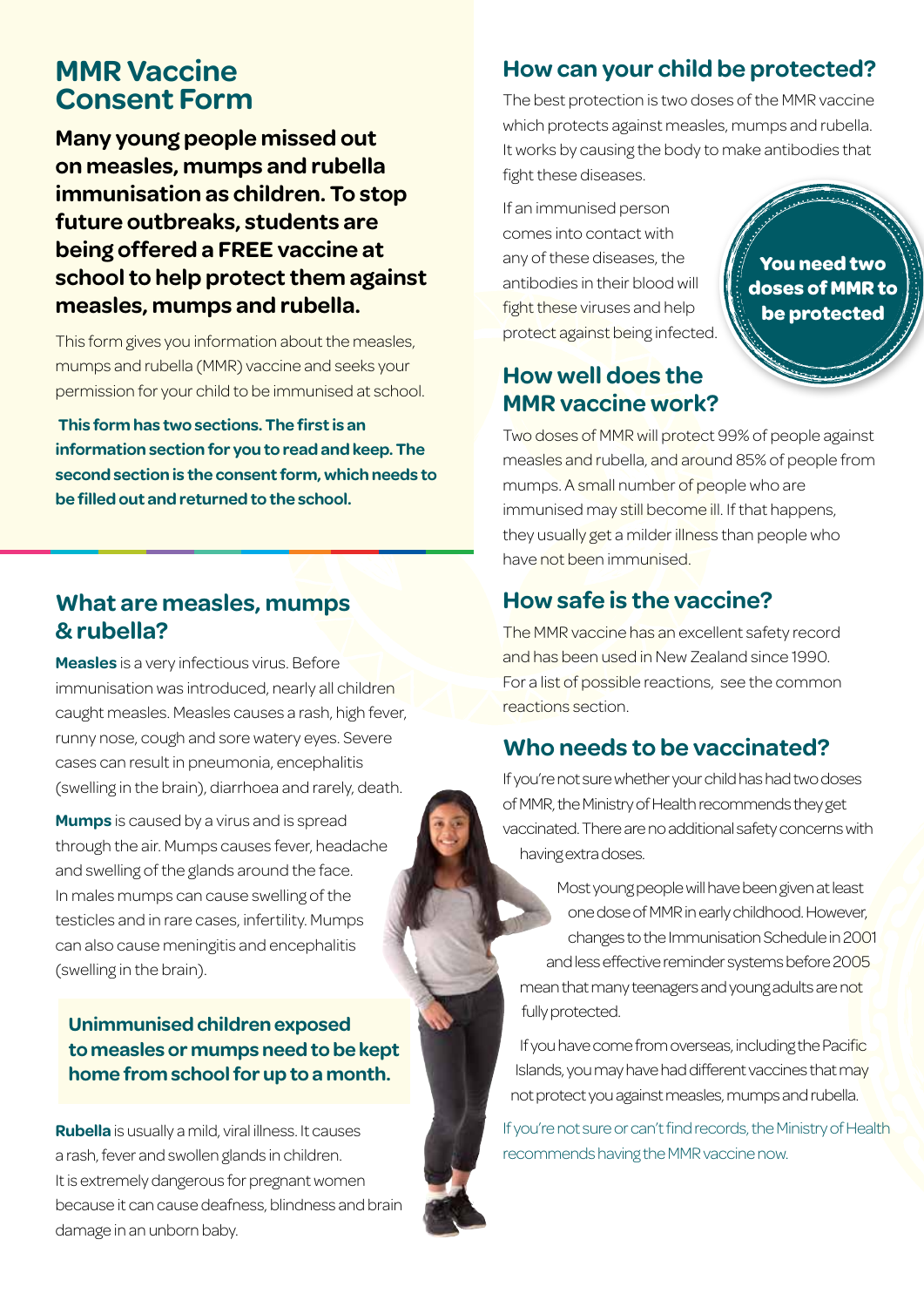

## **Who shouldn't be immunised?**

There are very few children who shouldn't be immunised. Talk to your doctor, specialist or nurse before signing this form if your child:

- has had a serious reaction to a vaccine in the past
- is being treated for cancer or other severe illness
- has had a blood transfusion or other blood products in the last year.

MMR vaccine is not recommended during pregnancy.

Children with asthma or allergies, or who are recovering from an illness such as the common cold can still be immunised.

## **How is the vaccine given?**

The MMR vaccine is given as an injection in the upper arm. Up to two doses are being offered in school. Your school will let you know when it's time to have the second dose.

## **Where else can I go to get my child immunised?**

MMR immunisation is also available free from family doctors, some pharmacists (if you're 16 or older), and local health centres. If you change your mind about whether your child should receive MMR vaccine at school, please contact the school nurse directly.

(www.otago.ac.nz/carm). **Help stop measles, mumps and rubella outbreaks in our community - fill out and return the consent form to school today!**

#### **Common reactions**

As with any immunisation, your child may have a sore arm and get redness, pain or swelling at the injection site.

Fewer than one in ten children may experience a mild response between 5 and 12 days after immunisation, such as mild fever, a rash or swollen glands.

Other reactions that can occur, usually within one or two days, include:

- headache
- a fever (feeling hot)
- nausea (feeling sick)
- fainting, dizziness (light-headedness); having a good breakfast or lunch before immunisation can prevent fainting or dizziness
- general discomfort (feeling unwell, aches and pains).

Anaphylaxis is a serious allergic reaction which can occur with any vaccine. It happens rarely, to around three people out of every million vaccines given, and usually happens within minutes of a vaccine being given. Every vaccinator is trained and able to deal with a reaction like this. Your child will be watched for 20 minutes after each immunisation. This is standard practice following any immunisation.

The vaccinator will also give your child advice about what to do after the immunisation.

Information about other rare reactions is available online at www.medsafe.govt.nz.

> The chance of your child having a serious side effect is very much less than the chance of your child having a permanent injury from the diseases.

If your child has any unusual or severe symptoms after being vaccinated please contact your family doctor or public health

nurse. You can also call Healthline free on

0800 611 116 anytime, 24 hours a day, 7 days a week. Health professionals should report reactions that happen after immunisation to the Centre for Adverse Reactions Monitoring (CARM). You can also report them directly through the CARM website

**Immunise at school or at your local GP**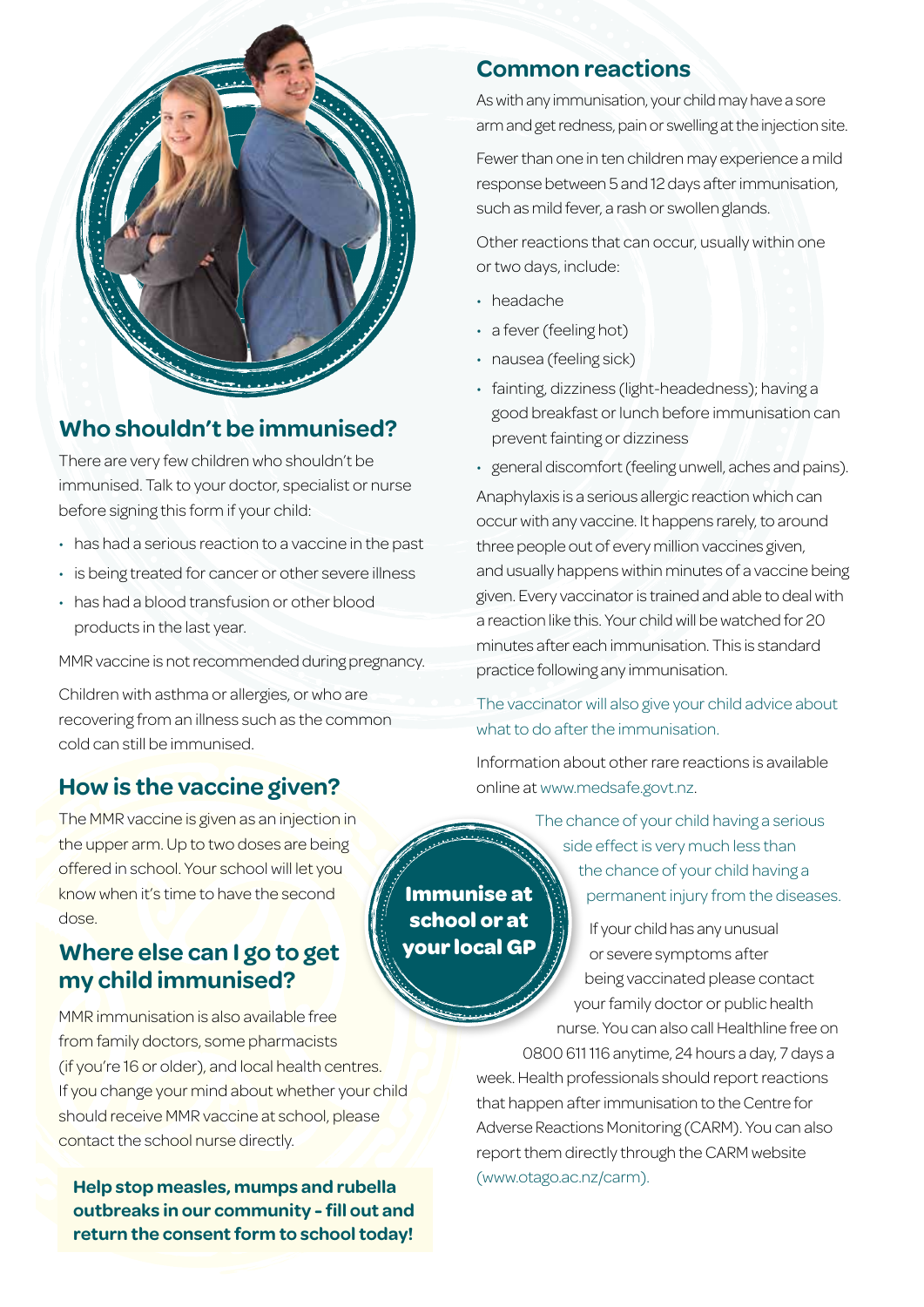#### **Where can I get more information?**

- Speak to your family doctor or practice nurse
- Visit **http://www.health.govt.nz/immunisation**
- For technical information about the vaccine, search **www.medsafe.govt.nz** for "MMR" or "Priorix"
- Freephone **0800 IMMUNE (0800 466 863)**
- Contact the school nurse directly if you would like more information about completing the Parent Consent Form or if you would like this information in another language.

## **Consumer rights**

The Code of Health and Disability Services Consumers' Rights applies to all health and disability services in New Zealand. For more information, visit www.hdc.org.nz or call 0800 555 050.

## **Privacy**

Schools may have provided some information such as students' names, room numbers, dates of birth, addresses and ethnicities. Your school should have let you know before doing this. This information, together with the information you give on the Parent Consent Form, is used to help run this immunisation programme. Information from the consent form and details of each immunisation given or declined (turned down) will be recorded by your district health board. Some information will be passed to the National Immunisation Register.

The National Immunisation Register is a national database, held by the Ministry of Health, which records immunisations given in New Zealand.

This information is protected by the Health Information Privacy Code. Only authorised health professionals will see, use, or change it. However, you may see your child's information and correct any details. If you would like to do this, contact your public health nurse, doctor or health centre.

Public health nurses will use this information:

health promotion

- to contact your doctor or health centre if they need to check which immunisations your child has already been given
- if your child has any health concerns
- to inform the school of whether or not your child was immunised
- to help assess this immunisation programme and plan future programmes, or

New Zealand Government

to refer your child to your family doctor or practice nurse for the immunisation if they missed it at school.

Information that does not identify individuals may be used for research purposes or to plan new services.

For more information about school roll sharing, privacy and the use of information, see your district health board's privacy policies. If you have any questions about privacy, you can email enquiries@privacy.org.nz or contact the Privacy Commissioner's free helpline on 0800 803 909.

**Nurse contact details:**



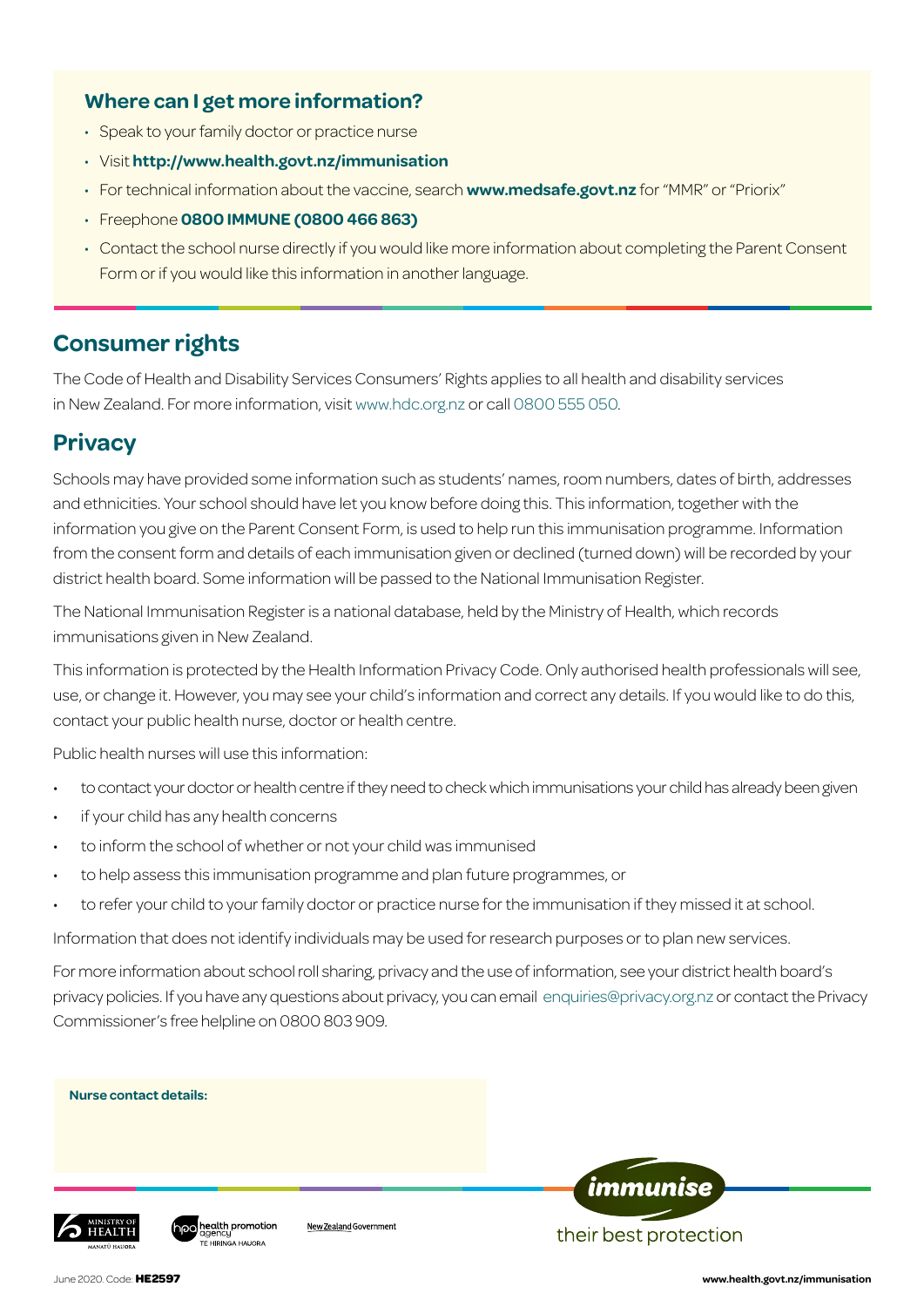## **Consent form to indicate whether you** *DO* **or** *DO NOT* **want your child to receive MMR immunisation at school**

If you are aged 16 or over you can fill out this form yourself.

#### **Please fill out this consent form, tear off and return to school.**

**If you DO want** your child to have the MMR immunisation, please fill out all of **Section A**

**If you DO NOT want** your child to have the MMR immunisation, please fill out **Section B**

#### **Section A1 – Yes, I do** want my child to have the MMR immunisation at school

#### **Your child's personal details**

**A**

**A**

| School:                                                                                      |                              |             | Room name or number:             |  |
|----------------------------------------------------------------------------------------------|------------------------------|-------------|----------------------------------|--|
|                                                                                              |                              |             |                                  |  |
| Surname (last or family name):                                                               |                              | First name: |                                  |  |
|                                                                                              |                              |             |                                  |  |
| Middle name(s):                                                                              |                              |             | Your child's date of birth:      |  |
|                                                                                              |                              |             |                                  |  |
| Other surnames your child has had:                                                           |                              |             | Is your child:                   |  |
|                                                                                              |                              |             | Male<br>Gender diverse<br>Female |  |
| Home address:                                                                                |                              |             |                                  |  |
|                                                                                              |                              |             |                                  |  |
|                                                                                              |                              |             | Postcode:                        |  |
|                                                                                              |                              |             |                                  |  |
| Phone: (day)                                                                                 | (evening)                    |             | (mobile)                         |  |
|                                                                                              |                              |             |                                  |  |
| Email (only provide if you are happy for us to contact you by email):                        |                              |             |                                  |  |
|                                                                                              |                              |             |                                  |  |
| With which ethnic group does your child most closely identify? (You may tick more than one.) |                              |             |                                  |  |
| NZ European<br>Māori                                                                         | Samoan<br>Cook Islands Māori | Tongan      | Niuean<br>Chinese<br>Indian      |  |
| Other (such as Dutch, Japanese, Tokelauan) please state:                                     |                              |             |                                  |  |

#### **Section A2 –** Your child's medical history

| Doctor's name:                       |                                                                                                                                                 | NHI number* (if known): |           |  |
|--------------------------------------|-------------------------------------------------------------------------------------------------------------------------------------------------|-------------------------|-----------|--|
|                                      |                                                                                                                                                 |                         |           |  |
| Medical centre name:                 |                                                                                                                                                 | Phone number:           |           |  |
|                                      |                                                                                                                                                 |                         |           |  |
| Medical centre address:              |                                                                                                                                                 |                         |           |  |
|                                      |                                                                                                                                                 |                         |           |  |
|                                      | * An NHI (National Health Index) number is a unique number assigned to each person who accesses publicly-funded health services in New Zealand. |                         |           |  |
|                                      | Have they had a serious reaction to any immunisation before?                                                                                    | Yes                     | <b>No</b> |  |
| If yes, please describe:             |                                                                                                                                                 |                         |           |  |
|                                      | Do they have any serious medical conditions? Eg: bleeding disorder, epilepsy, is HIV positive, has cancer.                                      | <b>Yes</b>              | <b>No</b> |  |
| If yes, please describe:             |                                                                                                                                                 |                         |           |  |
|                                      | Do they have any severe allergies to food or medicines?                                                                                         | <b>Yes</b>              | <b>No</b> |  |
| If yes, please describe:             |                                                                                                                                                 |                         |           |  |
| Do they take any regular medication? |                                                                                                                                                 | <b>Yes</b>              | <b>No</b> |  |
| If yes, please list:                 |                                                                                                                                                 |                         |           |  |
|                                      |                                                                                                                                                 |                         |           |  |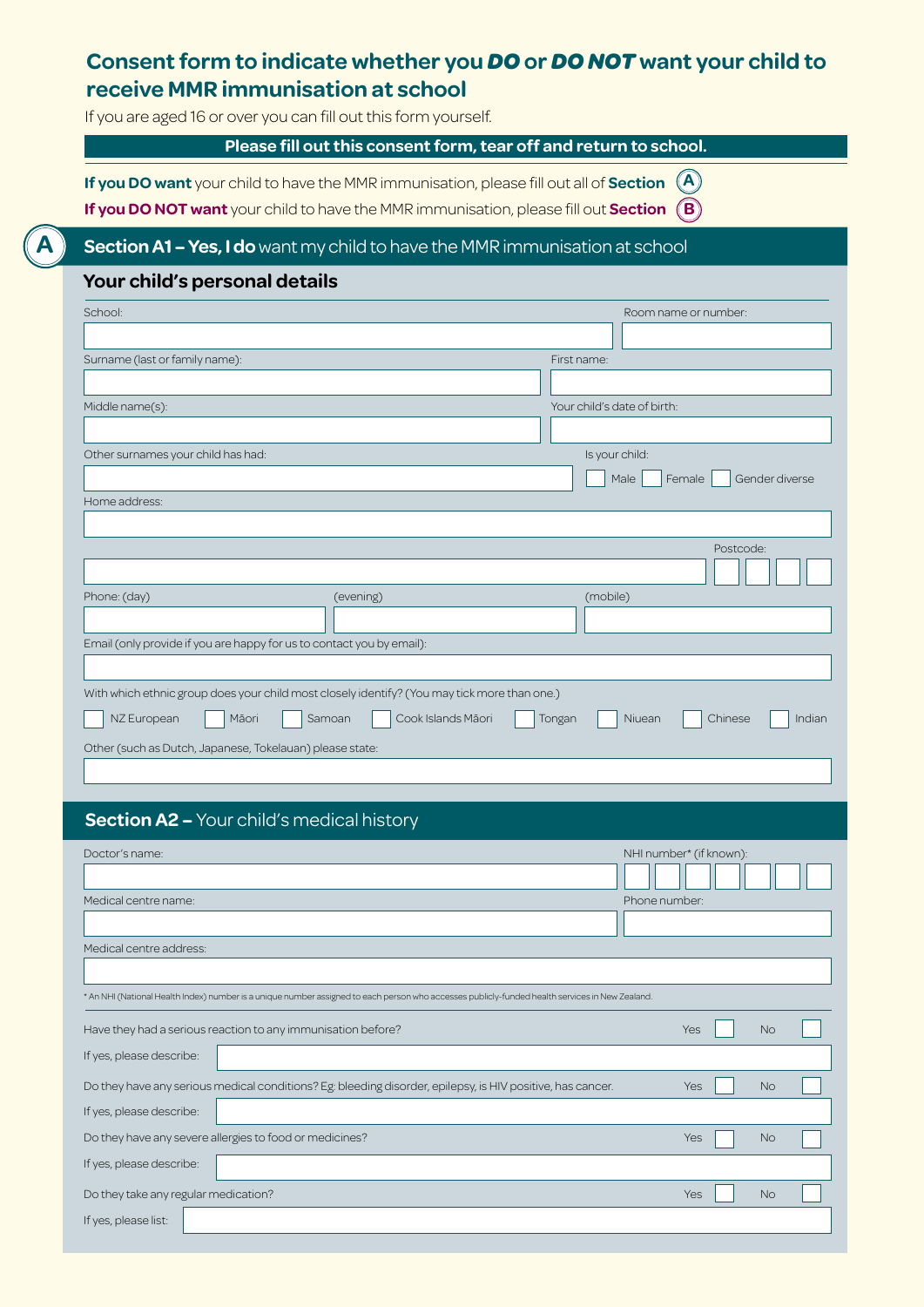#### **Section A3 –** Declaration

| I confirm that I want my child to have the MMR immunisation (injection) at school.       |                                       |  |  |
|------------------------------------------------------------------------------------------|---------------------------------------|--|--|
| Please tick one                                                                          |                                       |  |  |
| Aged 16 or over and consenting on my own behalf<br>Guardian<br>Mother<br>Father<br>I am: |                                       |  |  |
| Your full name:                                                                          |                                       |  |  |
| Your signature:                                                                          | Date of consent: (day / month / year) |  |  |
| A day-time / emergency contact name:                                                     | A day-time / emergency phone number:  |  |  |
|                                                                                          |                                       |  |  |

#### **Thank you. Please return this consent form to school.**

The public health nurse may contact you if they have any questions about the information you have provided in this form.

#### **B Section B – No, I do not** want my child to have the MMR immunisation at school

#### **Your child's personal details / Declaration**

| School:                                                                                                                                                                                  | Room name or number:                            |  |
|------------------------------------------------------------------------------------------------------------------------------------------------------------------------------------------|-------------------------------------------------|--|
|                                                                                                                                                                                          |                                                 |  |
| Surname (last or family name):                                                                                                                                                           | First name:                                     |  |
|                                                                                                                                                                                          |                                                 |  |
| Middle name(s):                                                                                                                                                                          | Child's date of birth:                          |  |
|                                                                                                                                                                                          |                                                 |  |
| With which ethnic group does your child most closely identify? (You may tick more than one.)                                                                                             |                                                 |  |
| NZ European<br>Cook Islands Māori<br>Māori<br>Samoan                                                                                                                                     | Indian<br>Tongan<br>Niuean<br>Chinese           |  |
| Other (such as Dutch, Japanese, Tokelauan) please state:                                                                                                                                 | Is your child:                                  |  |
|                                                                                                                                                                                          | Male<br>Female<br>Gender diverse                |  |
| Doctor's name:                                                                                                                                                                           | NHI number (if known):                          |  |
|                                                                                                                                                                                          |                                                 |  |
| Medical centre name:                                                                                                                                                                     | Medical centre phone number:                    |  |
|                                                                                                                                                                                          |                                                 |  |
| No, I do not want my child to have the MMR immunisation (injection) at school.                                                                                                           |                                                 |  |
| Reasons for declining the immunisation                                                                                                                                                   |                                                 |  |
| I will take my child to the family doctor or another health provider to be immunised                                                                                                     |                                                 |  |
| My child has already received both MMR immunisations                                                                                                                                     | I do not consent to immunisation                |  |
| Other                                                                                                                                                                                    |                                                 |  |
|                                                                                                                                                                                          |                                                 |  |
| Please tick one                                                                                                                                                                          |                                                 |  |
| Mother<br>Father<br>Guardian<br>l am:                                                                                                                                                    | Aged 16 or over and consenting on my own behalf |  |
| Your full name:                                                                                                                                                                          |                                                 |  |
| Your signature:                                                                                                                                                                          | Date (day / month / year):                      |  |
|                                                                                                                                                                                          |                                                 |  |
| Thank you. Please return this consent form to school.<br>This is so the public health nurse knows you do not want the MMR immunisation given at school and does not need to contact you. |                                                 |  |

The immunisation may be offered by your general practice at a later date.

#### **National Immunisation Register**

Immunisations are recorded on the National Immunisation Register so that authorised health professionals can find out what immunisations have been given. It helps identify people who are due for immunisations or who have missed out. For more information, see the Privacy section.

If you do not want your child's immunisations recorded on the National Immunisation Register, please inform the public health nurse. If you do this, your child's doctor will not have access to your child's immunisation records. The register will still keep the National Health Index (NHI) number, date of birth, district health board and records of any earlier immunisations.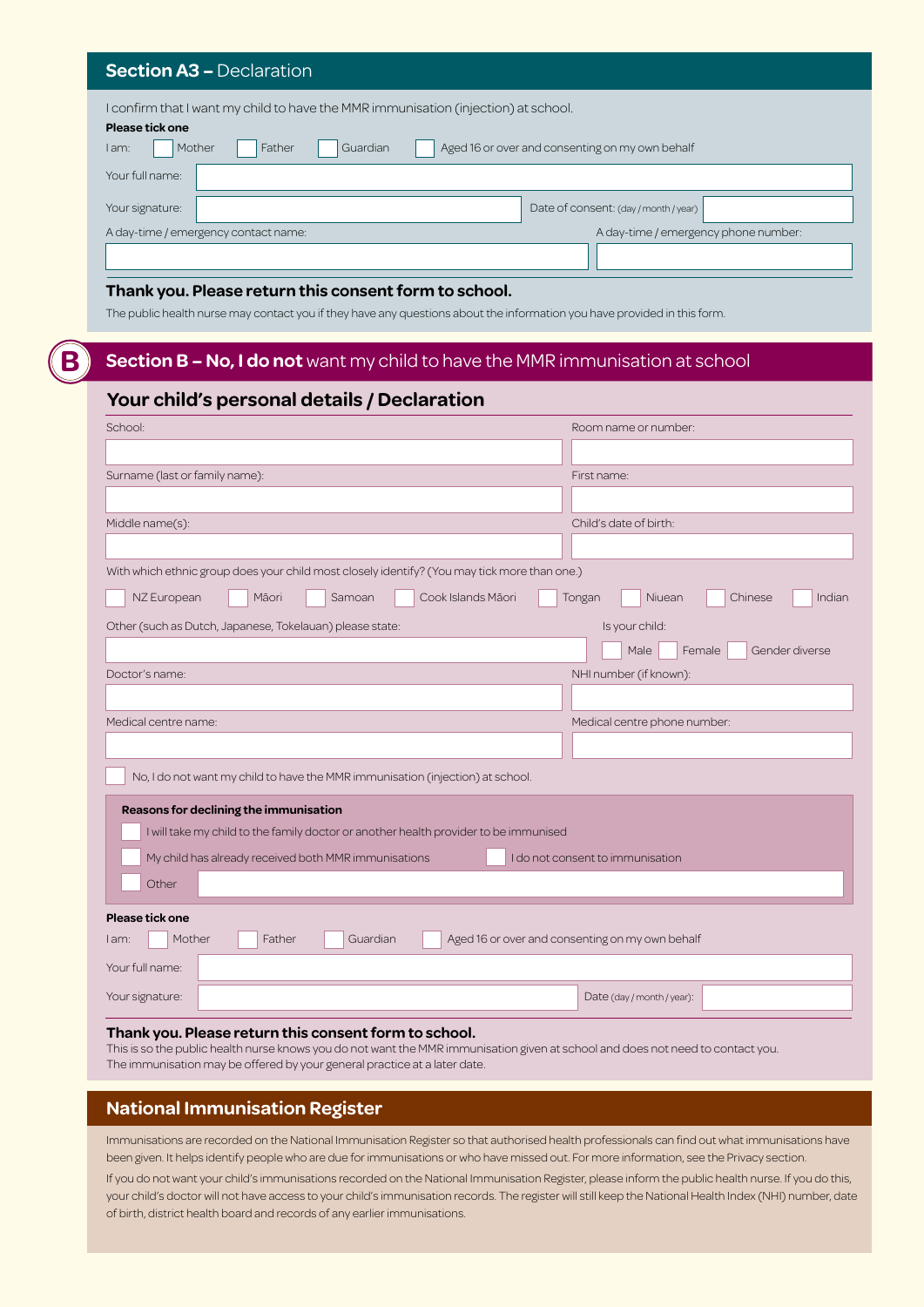## **Vaccinator use only Student's Name**

| <b>NHI</b> |  |  |
|------------|--|--|
|            |  |  |

#### **Vaccine administered**

#### **MMR dose one:**

| Date (day / month / year):           |                      |
|--------------------------------------|----------------------|
|                                      |                      |
| Batch number:                        |                      |
|                                      |                      |
| Expiry date (day / month / year):    |                      |
|                                      |                      |
| Diluent:                             |                      |
|                                      |                      |
| Expiry date (day / month / year):    |                      |
|                                      |                      |
| Administration site:                 | Time:                |
| Left deltoid<br><b>Right deltoid</b> | $\ddot{\phantom{0}}$ |
| Vaccinator's signature:              |                      |
|                                      |                      |
| Vaccinator's name:                   |                      |
|                                      |                      |
|                                      |                      |

| <b>MMR</b> dose two:              |       |
|-----------------------------------|-------|
| Date (day / month / year):        |       |
|                                   |       |
| Batch number:                     |       |
|                                   |       |
| Expiry date (day / month / year): |       |
|                                   |       |
| Diluent:                          |       |
|                                   |       |
| Expiry date (day / month / year): |       |
|                                   |       |
| Administration site:              | Time: |
| Left deltoid<br>Right deltoid     |       |
| Vaccinator's signature:           |       |
|                                   |       |
| Vaccinator's name:                |       |
|                                   |       |
|                                   |       |

#### **Vaccine not administered / rescheduled**

| <b>Attempt one:</b>                       | <b>Attempt two:</b>                       |
|-------------------------------------------|-------------------------------------------|
| Date (day / month / year):                | Date (day / month / year):                |
| Not vaccinated because:                   | Not vaccinated because:                   |
| Chose to attend doctor                    | Chose to attend doctor                    |
| Student already received MMR              | Student already received MMR              |
| Absent                                    | Absent                                    |
| Contraindicated                           | Contraindicated                           |
| Student unwell                            | Student unwell                            |
| Student refused vaccination               | Student refused vaccination               |
| Consent withdrawn                         | Consent withdrawn                         |
| Moved                                     | Moved                                     |
| Other:                                    | Other:                                    |
| Vaccinator's / Administrator's signature: | Vaccinator's / Administrator's signature: |
|                                           |                                           |
| Vaccinator's / Administrator's name:      | Vaccinator's / Administrator's name:      |
|                                           |                                           |